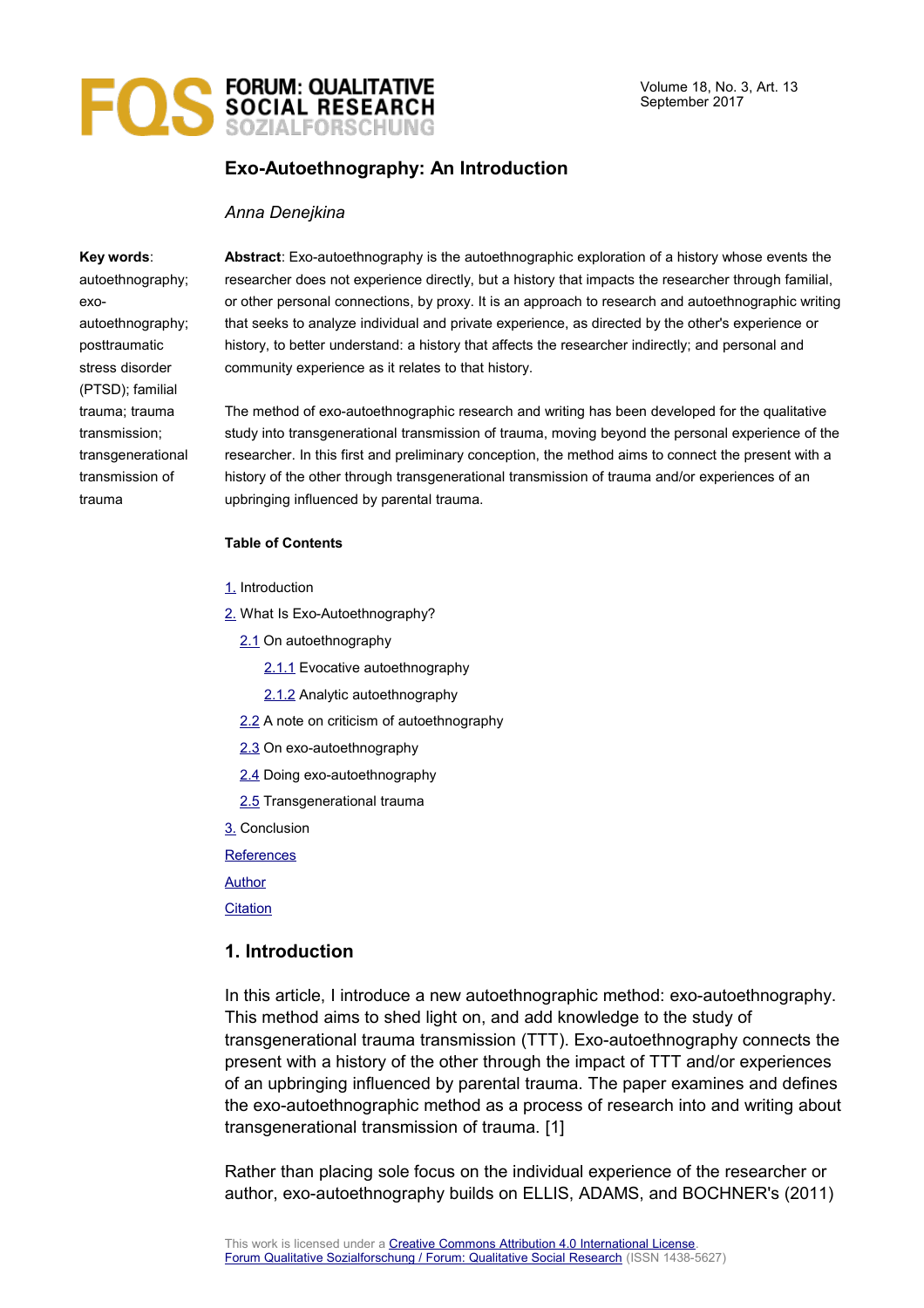definition of autoethnography by analyzing individual and private experience as *directed* by the other's experience or history (exo) to better understand:

- 1. a history that impacted the researcher by proxy; and
- 2. personal and community experience (ethno) as related to that history (DENEJKINA, 2017). [2]

Exo-autoethnography was developed as part of my research into transgenerational transmission of combat-related trauma from parent to child. Soviet journalist BOROVIK writes: "Afghanistan became part of each person who fought there. And each of the half million soldiers who went through this war became part of Afghanistan" (1990, p.1). My research asks: did Afghanistan become part of even more than the people who fought there; if its remnants persist in the children of the Soviet veterans who returned home? [3]

Inspired by familial experiences of war and trauma (my father was a captain in the Soviet army and served in Afghanistan during the Soviet occupation), this research is focusing on the Soviet-Afghan conflict of 1979-1989, and how the Soviet occupation of Afghanistan impacted on the first post-Soviet generation. This study includes interviews with Soviet veterans and children of Soviet veterans, and an exo-autoethnographic account of how my father's story and trauma impacted on my development and personal story, with a focus on elements of transgenerational transmission of trauma (the sociocultural and socialization model, psychodynamic relational model, and family systems and familial communication). [4]

I will begin with a background on autoethnography (Section 2.1), its evocative and analytic methods (Section 2.1.1-2.1.2), and discuss some of the criticism aimed at the methodology (Section 2.2). After that I will introduce exo-autoethnography, its aims in research, writing, and outcomes, and its relationship to transgenerational trauma transmission (Section 2.3). I will then show the process involved in conducting exo-autoethnography and discuss its elements (Section 2.4); give an overview of transgenerational transmission of trauma (Section 2.5), and conclude the article (Section 3). [5]

# <span id="page-1-1"></span>**2. What Is Exo-Autoethnography?**

# <span id="page-1-0"></span>**2.1 On autoethnography**

ELLIS et al. define autoethnography as "an approach to research and writing that seeks to describe and systematically analyze (graphy) personal experience (auto) in order to understand cultural experience (ethno)" (2011, §1). It is both a research method and a method of writing, while the autoethnographic researcher is both author and focus of research and writing: the observing and the observed (ELLIS, 2009, p.13). [6]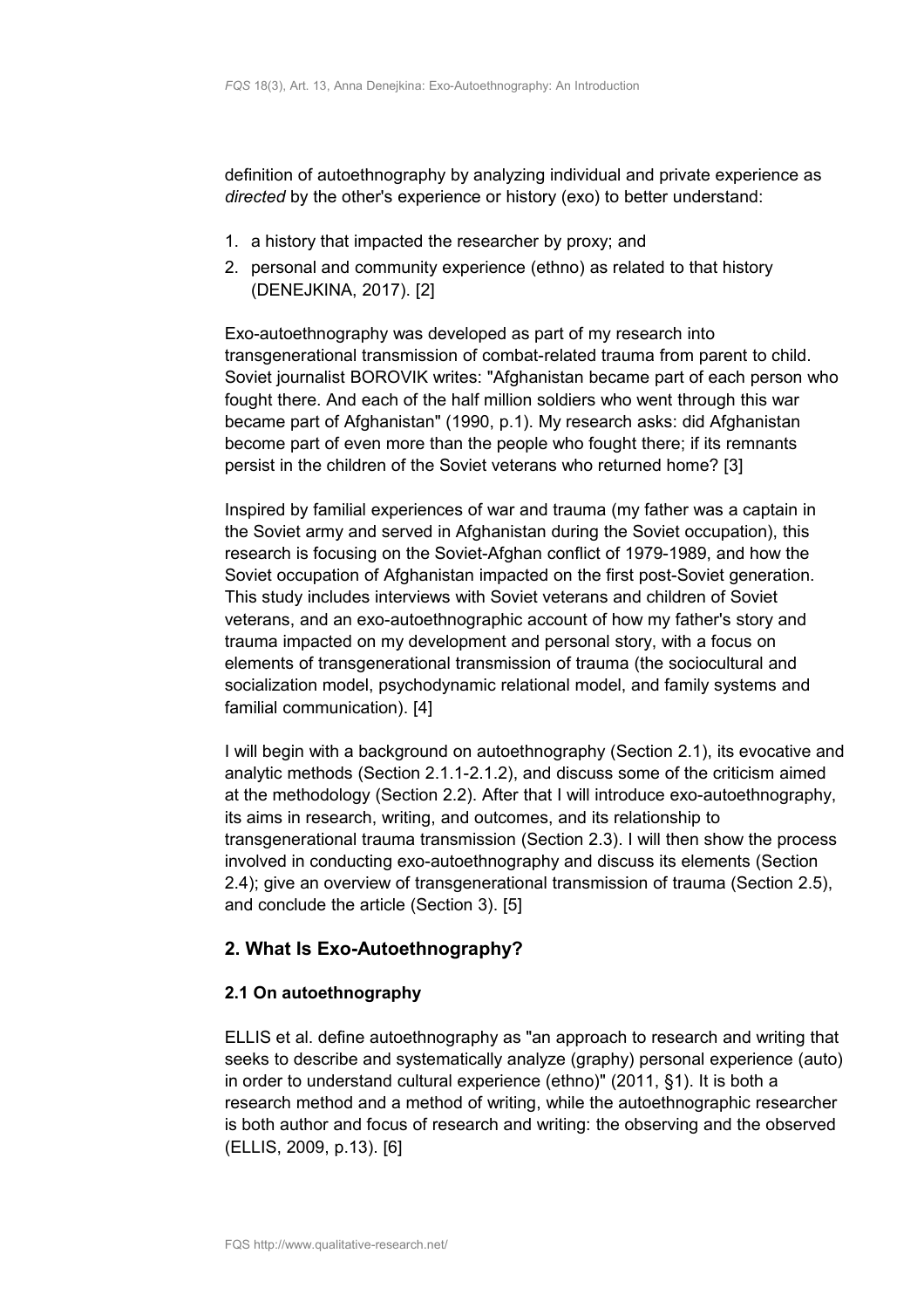In the 1970s a move toward autoethnographic research grew from the need for social scientists to self-observe first, including their communities and people (HAYANO, 1979). Anthropologist HAYANO's essay "Auto-Ethnography: Paradigms, Problems, and Prospects" is the first time the terminology, autoethnography, is used in its current framework. HAYANO discusses the use of autoethnography for the purpose of an anthropologist's self-observation during their ethnographic research, likening "auto-ethnography with insider studies in which the researcher was a native, or became a full insider, within the community or culture being studied" (BOCHNER & ELLIS, 2016, p.47). [7]

A "renewed interest in personal narrative, in life history, and in autobiography among anthropologists" is observable in the 1990s as autoethnography began to merge postmodern ethnography with autobiography (REED-DANAHAY, 1997, pp.1-2). Today, autoethnography retains its main principle: giving voice to the voiceless (DENZIN, 2014, p.6), while its definition is refined to suit the researcher's individual work (DENEJKINA, 2016, p.2)—that is, autoethnography can serve a different purpose across different projects and investigations (DENZIN, 2014, p.20). [8]

Autoethnographic research focuses on events directly experienced by the self or, as in the case of collaborative witnessing, a relational autoethnography (to be discussed in more detail further in this paper), focuses on evocatively telling the lives of others while in the process becoming part of the other's story—including its principles of interventionism; commenting on cultural practices; critiquing cultural practices; contributing to existing research; and compelling a response from its audience (HOLMAN JONES, ADAMS & ELLIS, 2013, p.20). [9]

Presently, the two main forms of autoethnography are evocative autoethnography and analytic autoethnography. [10]

## <span id="page-2-0"></span>*2.1.1 Evocative autoethnography*

Defined as "an autobiographical genre of writing and research that displays multiple layers of consciousness, connecting the personal to the cultural" (ELLIS & BOCHNER, 2000, p.739), evocative autoethnography can be seen as the principal or fundamental autoethnography (DENEJKINA, 2017). [11]

A combination of autobiographic and ethnographic characteristics, autoethnographic method sees the researcher write about her/his own experiences in a selective and retrospective manner while analyzing these epiphanies (ELLIS et al., 2011). To examine personal experience, evocative autoethnography focuses on emotion, evocation of emotion, and self-expression, "allowing us to examine the self, our identity, emotions and experiences as relational and institutional stories affected by social and cultural structures" (HAYNES, 2017, p.217; also see ELLIS & BOCHNER, 2000). [12]

Evocative autoethnography is a method rejecting generalization of experience, and thus the representation of *the other* (ANDERSON, 2006)*.* It is an approach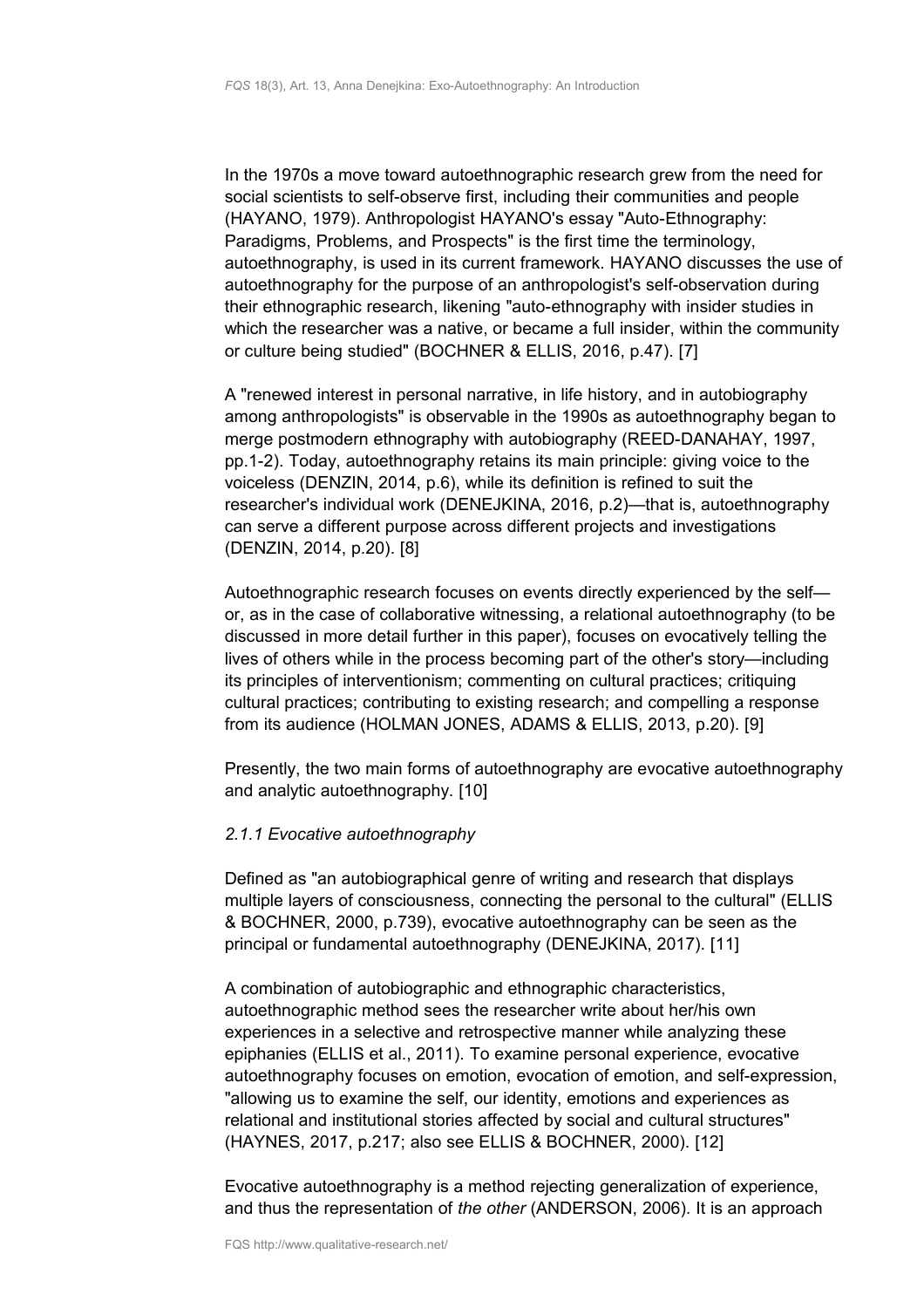that challenges traditional processes of social science research and representation of others, while treating "research as a political, socially-just and socially-conscious act" (ELLIS et al., 2011, §1). [13]

## <span id="page-3-0"></span>*2.1.2 Analytic autoethnography*

Like evocative autoethnography, an analytic autoethnography explores individual experience with a theoretical analysis of said experience—that is, analytic autoethnography aims to shed light on a "broader set of social phenomena" and is not just about evoking an emotional response or resonance from the audience, or documenting the personal experience of the researcher, or to produce an insider perspective on the issue studied (HAYNES, 2017, p.218). [14]

ANDERSON (2006) suggests that the following researcher characteristics are critical in analytic autoethnographic research. They

- 1. "[are] a full member in the research group or setting" (p.375);
- 2. "[are] visible as such a member in the researcher's published texts" (ibid.);
- 3. "[are] committed to an analytic research agenda focused on improving theoretical understandings of broader social phenomena" (ibid.);
- 4. "[participate in] dialogue with informants beyond the self" (p.378); and
- 5. "[are] committed to theoretical analysis" (ibid.). [15]

Within the spectrum of analytic and evocative autoethnography lie varied approaches to the method, including, but not limited to, meta-autoethnography; collaborative autoethnography; co-constructed decolonizing autoethnography; relational autoethnography and collaborative witnessing. For a further discussion on the varied approaches to autoethnography and different autoethnographic methods, see "Autoethnography and Family Research" (ADAMS & MANNING, 2015) and "Interpretive Autoethnography" (DENZIN, 2014). [16]

In addition to these autoethnographic models of research and writing, autoethnography involves reflexivity, specifically an ethics of care. Developed by ELLIS (2009), an ethic of care holds the researcher accountable for the consequences her/his research has on participants within their work; the reader; and themselves. Reflexivity in autoethnography is conceptualized further with meta-autoethnography—a practice of reflexive autoethnography. Established in 2009, meta-autoethnography is an autoethnographic examination of previous autoethnographic work, allowing the researcher to ask questions she/he did not ask originally (p.13). [17]

Autoethnography begins inside the researcher who "retrospectively and selectively write[s] about epiphanies that stem from, or are made possible by, being part of a culture and/or by possessing a particular cultural identity" (ELLIS et al., 2011, §8). Furthermore, if the ethnography or the project does not make use of the personal experience, memories, or storytelling techniques, then the work cannot be considered a work of autoethnography, "just as an autobiography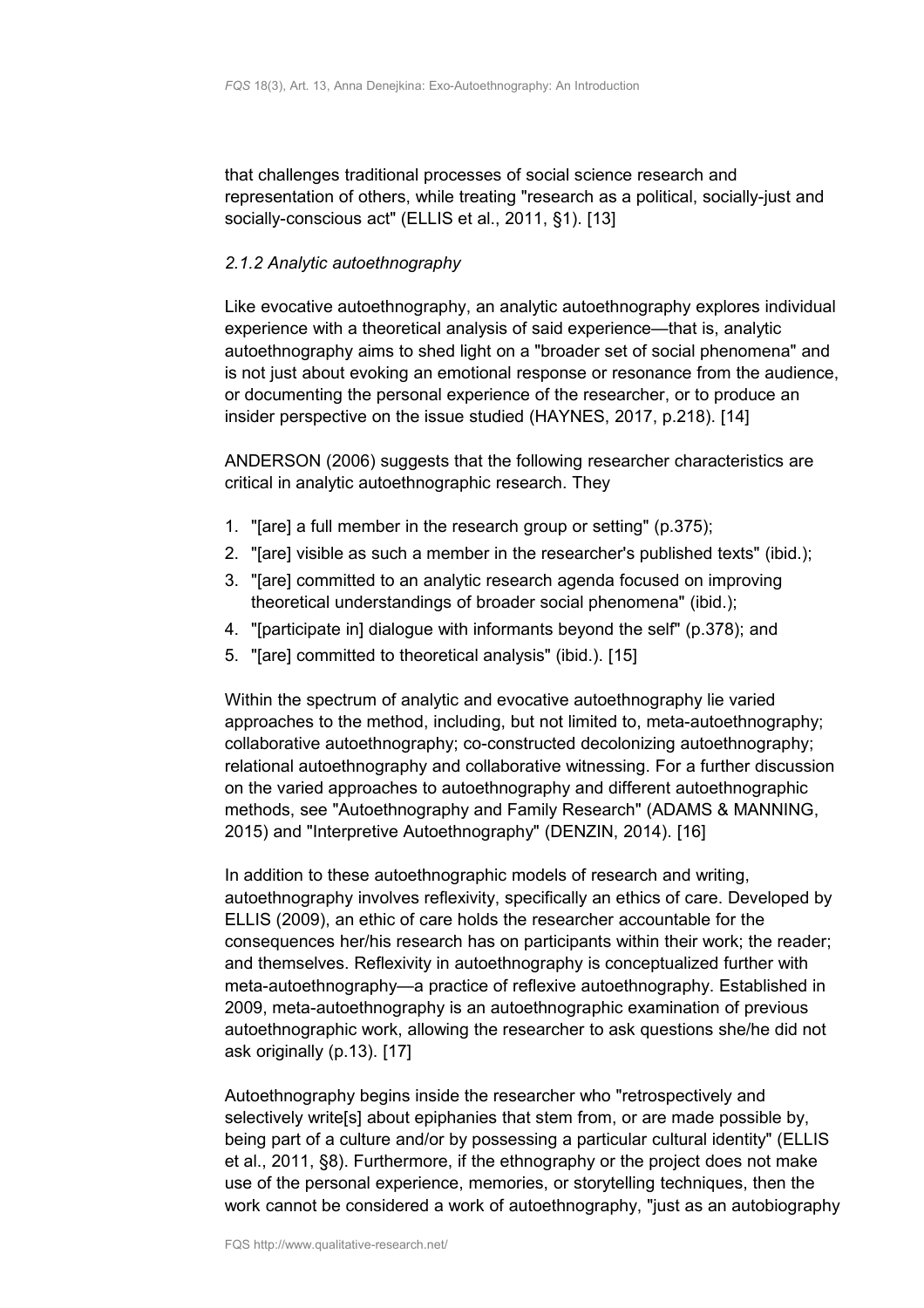without any fieldwork, observation, acknowledgment of extant research or theories, or cultural participation and analysis cannot be an autoethnography" (ADAMS & MANNING, 2015, p.352). The outcome of the research and text may be political; giving a voice to the voiceless; healing; and powerful advocacy paralleling the impact produced by trauma narrative as advocacy: "[I]f the most vulnerable tell their own narratives, in their own way, in their own time and on their own terms, then this can become a form of powerful advocacy" (JOSEPH 2016, p.211). [18]

## <span id="page-4-0"></span>**2.2 A note on criticism of autoethnography**

To begin autoethnography means to critically study the personal and individual experience through the lens of an ethnographer: to see yourself as the subject of study. Conducting autoethnography opens discussion for an audience and empowers research to give voice to those not afforded with a platform or ability to openly discuss their narrative (DENEJKINA, 2016). As DENZIN writes: "Autoethnographic work must always be interventionist, seeking to give notice to those who may otherwise not be allowed to tell their story or who are denied a voice to speak" (2014, p.6). Despite this, autoethnography continues to face criticism targeting its research practice, research rigor, output, and ethics, as well as its position within academia. [19]

Due to varied applications of autoethnography (see DENZIN, 2014; ELLIS & BOCHNER, 2000 for details of forms and applications), there is also a variation in the degree of detail in the study of self and informants, interaction with informants, data collection and analysis, including "traditional analysis, and the interview context, as well as on power relationships" (ELLIS et al., 2011, §15). These potential issues stem from the positioning of the arts and scientific fields at conflict (§39), a condition "autoethnography seeks to correct" by disrupting "the binary of science and art" (§39). [20]

As an amalgamation of ethnography and autobiography, criticism aimed at autoethnography concerns the similarities between the academic autoethnographic method and writing, and creative non-fiction (including memoir and autobiography). Importantly, these criticisms are based on applying ethnographic and autobiographic criteria to the method. Critics argue that autoethnography, therefore, either lacks scientific rigor (by ethnographic and social science standards), or is inadequate as a literary art (by autobiographic standards) (§36-37). ELLIS et al. write that autoethnographic writing and research are acts of social justice, in that the researcher's goal is "to produce analytical, accessible texts that change us and the world we live in for the better" (§40); also see HOLMAN JONES, 2005). "Simply put, autoethnographers take a different point of view toward the subject matter of social science" (ELLIS et al., 2011, §40). [21]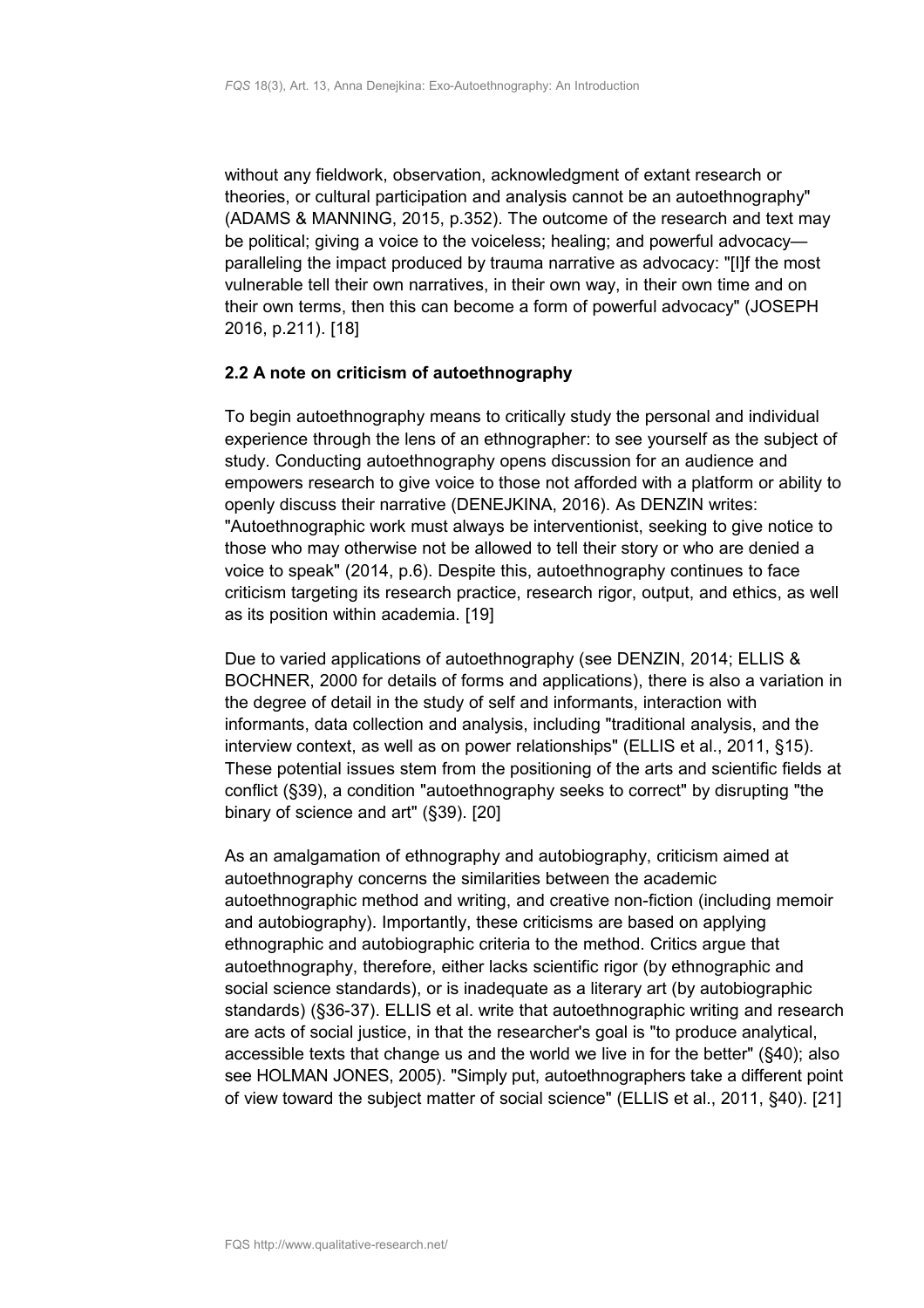#### <span id="page-5-0"></span>**2.3 On exo-autoethnography**

In its initial development, exo-autoethnography aims to add knowledge and evidence to the study of transgenerational transmission of trauma through evocative narrative and analytic research. Its purpose is to understand and expose the personal and cultural experience of children of parent(s) with trauma. Specifically, exo-autoethnographic research and writing aims to narrate and analyze the impact of trauma on children of a traumatized parent(s) through family functioning—by exploring the historical events of the trauma, and the personal experience of having a traumatized parent(s)—and transgenerational transmission of trauma. [22]

To build on ELLIS et al.'s definition of autoethnography (2010), exoautoethnography is an approach to research that seeks to analyze (*graphy*) individual and private experience (*auto*) as directed by the other's experience or history (*exo*) to better understand:

- 1. a history that impacted the researcher by proxy (*exo*); and
- 2. personal and community experience (*ethno*) as related to that history;
- 3. exo-autoethnography comprises of all that is autoethnography, including its tenets of commenting on and/or critiquing cultural practices; contributing to existing research; compelling a response from its audience (HOLMAN JONES et al., 2013, p.20), as well as its interventionist principle: "seeking to give notice to those who may otherwise not be allowed to tell their story or who are denied a voice to speak" (DENZIN, 2014, p.6). [23]

However, instead of exclusively focusing on events experienced directly by the self, exo-autoethnography places focus on a history that impacted the self (researcher) by proxy. It connects the present with a history never directly experienced, through transgenerational transmission of trauma and/or experiences of an upbringing influenced by parental trauma. Not to be confused with postmemory—"the relationship of the second generation to powerful, often traumatic, experiences that preceded their births but that were nevertheless transmitted to them so deeply as to seem to constitute memories in their own right" (HIRSCH, 2008, p.103)—exo-autoethnography aims to analyze parental trauma which impacted on the self through the familial unit resulting in the transmission of trauma, directly and/or indirectly. [24]

In a 2004 literature review, GALOVSKI and LYONS found that combat-related posttraumatic stress disorder (PTSD) affects familial relationships and psychological adjustments of family members through direct and indirect transmission of PTSD, differentiating between the two models as: PTSD symptoms (such as anxiety and dissociation) transmitted to the child, in *direct* transmission; and PTSD symptoms impacting or affecting the child's distress, in *indirect* transmission (GALOVSKI & LYONS 2004; also see DEKEL & GOLDBLATT 2008). The exo-autoethnographic account sees the story's focus as the self, as well as the history that has created the self: what was inherited by the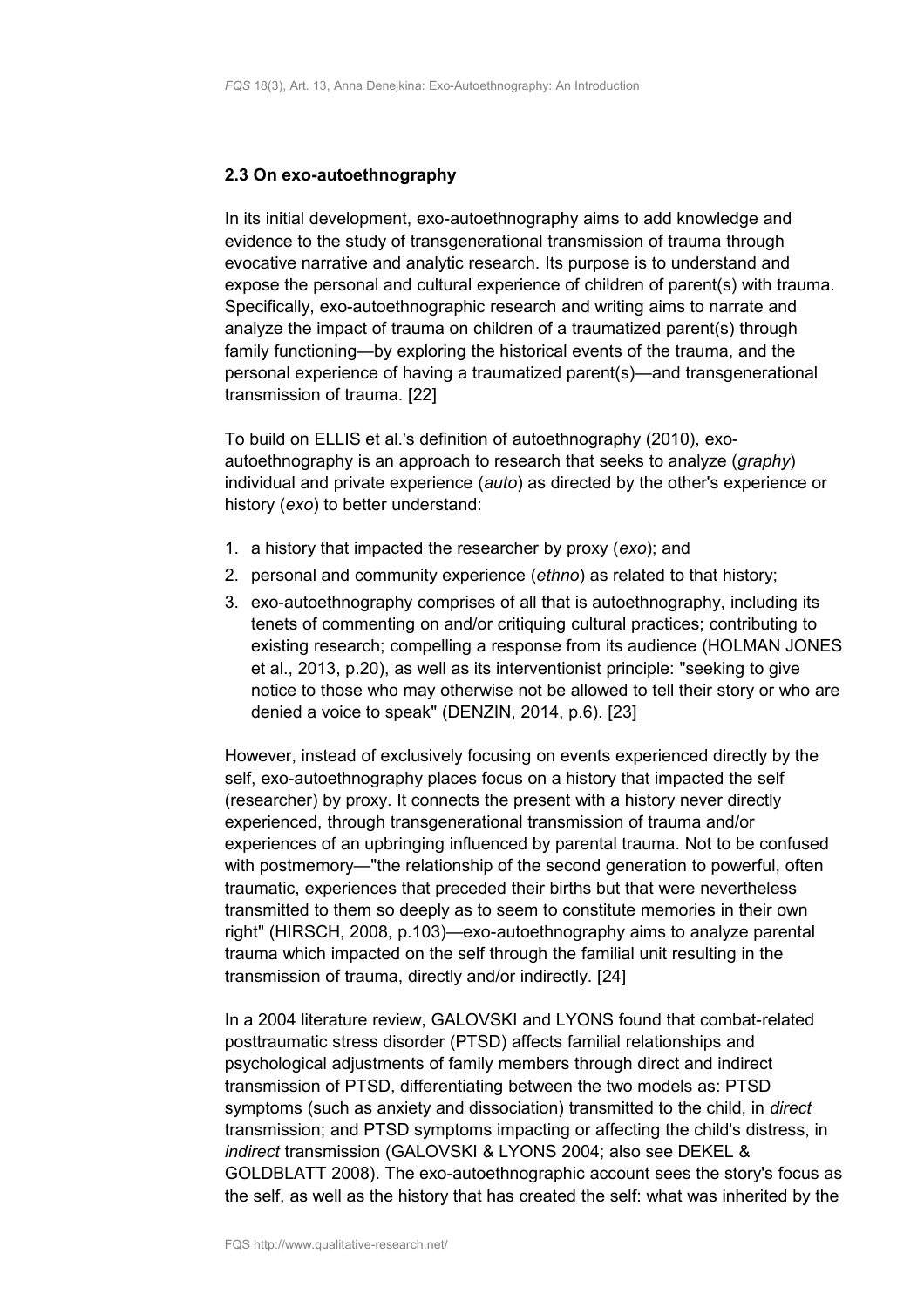researcher directly and/or indirectly, and is thus impacting and forming who the researcher is today. [25]

On the surface, exo-autoethnography might appear to share similarities with collaborative witnessing due to both methods having a focus on the other and on the story of the other. Developed by preeminent scholar of autoethnography, Carolyn ELLIS, collaborative witnessing is a form of relational autoethnography that gives opportunity to the researcher to "focus on and evocatively tell the lives of others in shared storytelling and conversation" (ELLIS & RAWICKI, 2013, p.366). Collaborative witnessing "extends an autoethnographic perspective in its emphasis on writing for and with the other … bearing witness to others as well as to oneself" (ibid.). [26]

However, exo-autoethnography is about a history of the other that directly impacts the researcher (author) in her/his development, rather than the researcher becoming part of the other's story through collaborative witnessing (that is shared storytelling and conversation). In other words, in exoautoethnographic research and writing, the researcher does not proactively seek to collaboratively witness the other's story or trauma, but is impacted by the other's story or trauma through familial or other close relationships (for example, via the process of transgenerational trauma transmission). [27]

Further, exo-autoethnography is not to be confused with narrative inheritance. GOODALL writes, "narrative inheritance refers to stories given to children by and about family members" (2005, p.492). Importantly, a narrative inheritance can be part of the silences within families, where "important and relevant stories may never have been told, or told incompletely" (McNAY, 2009, p.1178). [28]

The dynamics of the shared and silenced narrative inheritance reveals similarities with exo-autoethnography as it aims to uncover the impact of traumatic events of the other on the researcher; these events may have been shared by the other, or kept secret by the other. However, the difference of exo-autoethnography is its exploration of the other's trauma on the researcher, asking how it impacts the researcher's life from birth to now; how it unpacks trauma from the initial traumatic event, into the researcher's childhood through to her/his present. Furthermore, exo-autoethnography is not about writing the other's story; instead, it is about the researcher's story and how the other's story (untold or told) impacts her/him. [29]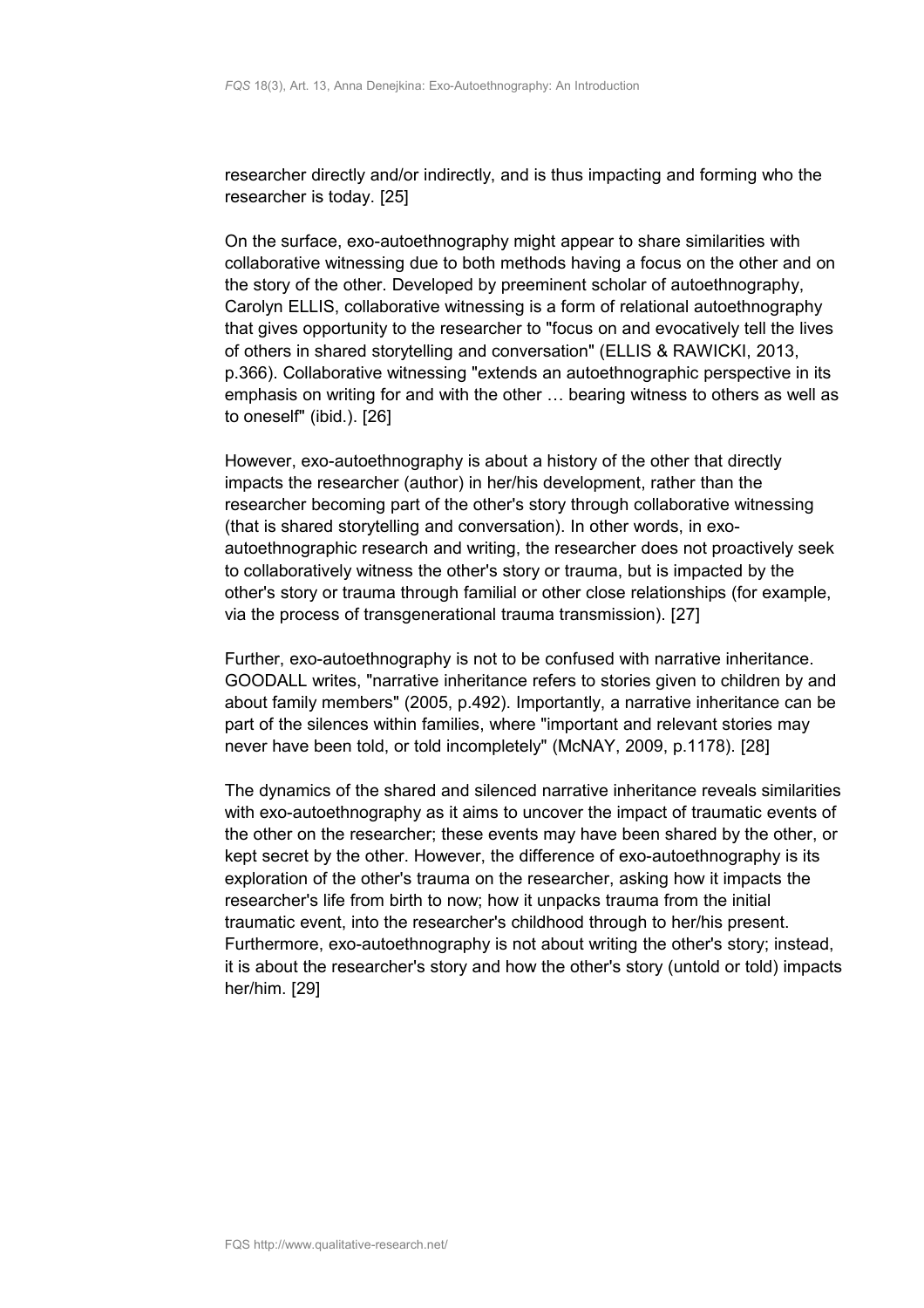## <span id="page-7-0"></span>**2.4 Doing exo-autoethnography**

The roots of exo-autoethnography can begin generations prior to the birth of the researcher. However, the event that influences the researcher, in this case looking through the frame of trauma, clearly shapes and directs his/her life. Along with the primary researcher, three distinct types of informants emerge from this event:

- 1. *the other*: the individual whose initial trauma influences their offspring (the researcher, or author) through transgenerational transmission of trauma;
- 2. *the others*: a group of individuals who are traumatized by the same event as *the other* (and are connected by said event), and whose initial trauma influences their own offspring through transgenerational transmission of trauma;
- 3. *the community*: a group of individuals who are impacted by the same event through the transgenerational transmission of parental trauma (and are connected by said event) similarly to the researcher. [30]

Like the ethnographic methods of immersion, in undertaking exoautoethnography the researcher returns to the place of the initial (traumatic) event, in order to connect the past with the present. This can be a physical return (geographically), and/or a theoretical or emotive return (through journal entries, oral history, photographs, and interviews with informants—particularly the *other* who directed the private and individual experience of the researcher). [31]

To undertake exo-autoethnography the researcher engages with the self to produce an evocative autoethnographic component of the study. Furthermore, the researcher engages in an analytic exploration and theoretical analysis of individual and the *other's* experience in order to add knowledge to the understandings of broader social phenomena. The researcher engages with informants beyond the self, which take three forms:

- 1. *the other* directing the experience of the researcher impacted by proxy;
- 2. *the others* directing the experience of *the community* impacted by proxy:
- 3. *the community* impacted by the experience of *the others* by proxy. [32]

Exo-autoethnography is primarily a qualitative method, utilizing narrative inquiry and thematic analysis with interviews and surveys of the aforementioned informants, including introspection of the self through autoethnography. However, based on events interrogated and the research study's sample size, the method can also utilize quantitative numerical and thematic analysis of data collected through questionnaires or surveys. [33]

Exo-autoethnography exposes the issues of a traumatic past and its ability to influence generations in the future. It is about connecting a past never experienced in first-person to the self's present and own history through evocative and analytic research and writing by finding and exploring the threads that bind the current *self* (the researcher and her/his experience) to the experience of *the*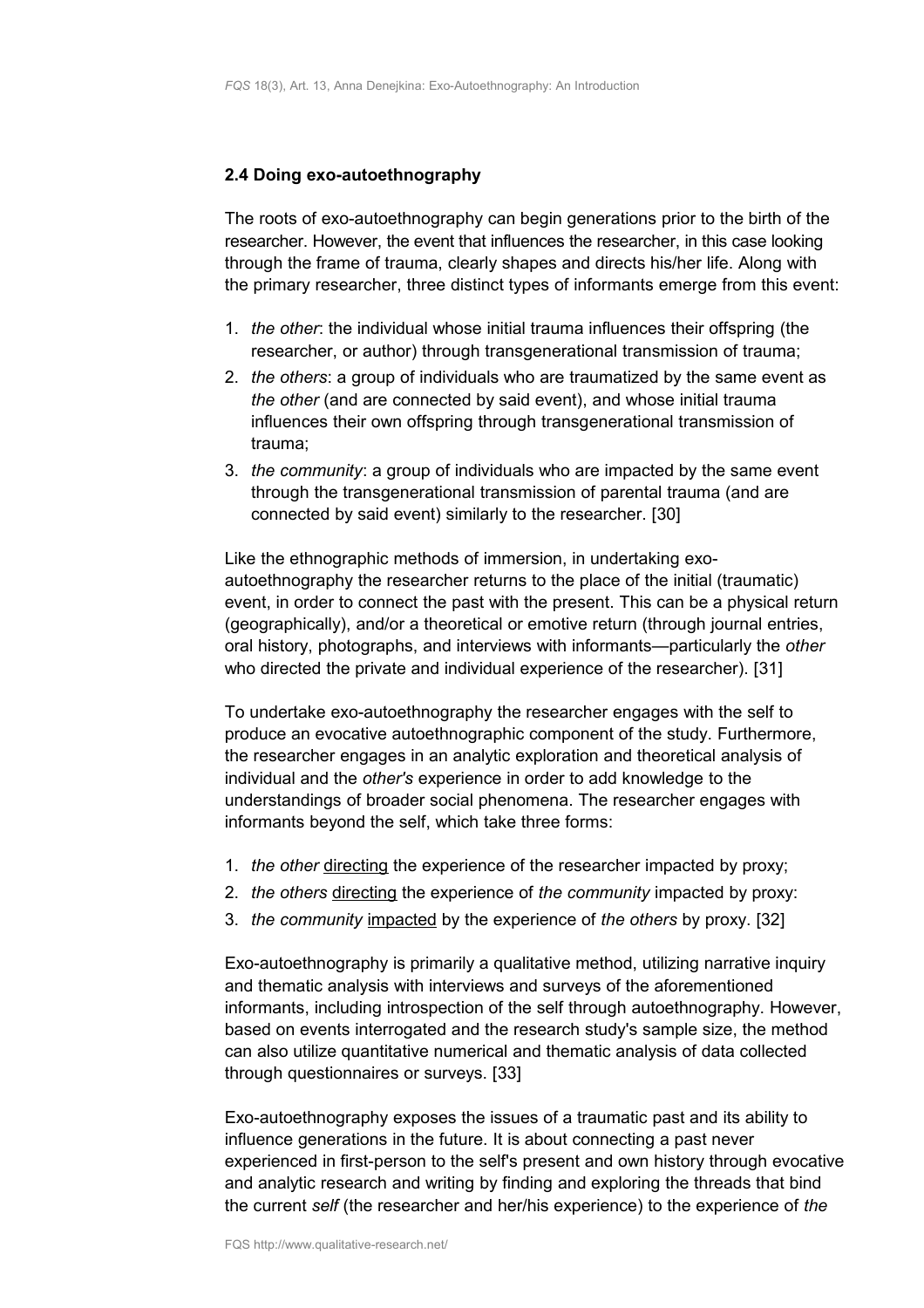*other*. By creating an exo-autoethnographic account, the researcher understands the historical context of her/his life; the how and why of what she/he has inherited through a familial history; and the impact of these events on the researcher's community. [34]

## <span id="page-8-0"></span>**2.5 Transgenerational trauma**

Transgenerational transmission of trauma has been an "integral part of human history" (DANIELI, 1998, p.2), conveyed in writing, oral histories, body language, and in silences. In one word, it is endemic. Epigenetic, or acquired, transmission of trauma suggests that individuals absorb the trauma of their parents. In his research pertaining to the transmission of Holocaust trauma on the children of survivors, KELLERMANN suggests that children of other PTSD parents may be vulnerable. This includes offspring of war veterans; survivors of war-related trauma; survivors of sexual abuse during childhood; refugees; victims of torture, and others (2013, p.33). [35]

This process is known as transgenerational transmission of trauma, or TTT. It was first observed in 1966 (DANIELI, 1998, p.3), and has since been academically researched and described for more than half a century (KELLERMANN, 2009). KELLERMANN notes that this process connects to heredity: "... the transmission of characteristics from parents to their offspring" (2013, p.33). Presently, research has not been able to explain how—and the mechanisms by which (DEKEL & GOLDBLATT, 2008, p.284)—PTSD trauma of a parent is transmitted, genetically, to a child. KELLERMANN states that the controversial theory eludes logical explanation:

"How can a repressed memory be passed on from one person to another? Can a child really 'inherit' the unconscious mind of a parent? Is it possible for a child to remember what the parent has forgotten? Will we ever be able to produce 'hard' neurobiological evidence of such far-fetched and preposterous assumptions and perhaps *see* traces of the unconscious trauma of a PTSD parent in a blood specimen or an MRI scan of the child? Probably not" (2013, p.33). [36]

In 2010, FRANKLIN et al. published results of a study hypothesizing that traumatic experience in early life persists through adulthood and can be transmitted across generations. The experiment exposed mice to chronic and unpredictable maternal separation, finding that this experience (or trauma) "induces depressive-like behaviors … in the separated animals when adult" (p.408) by altering the profile of DNA methylation (an epigenetic mechanism). Importantly, comparable changes in DNA methylation were *also* present in the offspring of the separated mice. Similar empirical evidence in people is presently insufficient (for a summary of examples, see KELLERMANN, 2013). Despite this, research does support the idea that transgenerational trauma is transmitted via the familial environment, suggesting that results of traumatic events affect others in the environment of the person(s) directly exposed to the event (DEKEL & GOLDBLATT, 2008, p.281). [37]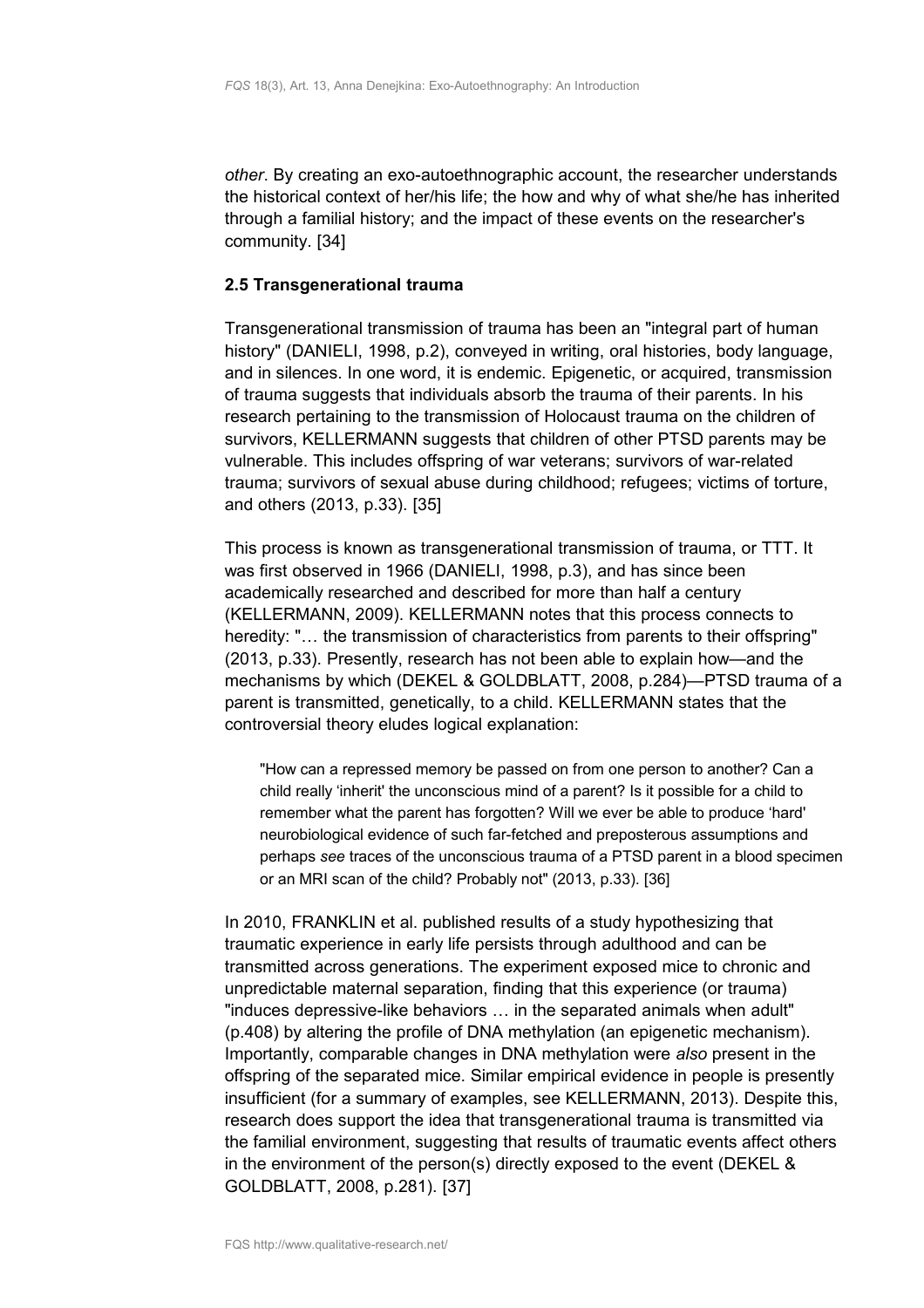Theoretical approaches to understanding transgenerational transmission of trauma take into account heredity, and include: sociocultural and socialization models (DANIELI, 1998); psychodynamic relational models (DEKEL & GOLDBLATT, 2008); and family systems and familial communication (KELLERMANN, 2009). [38]

HARKNESS (1993) found that the effects of PTSD may have a larger influence on transgenerational transmission of trauma than the condition itself, suggesting that family violence resulting from a parent's PTSD projects greater distress in children than does the PTSD in itself. Further, it has been found that combatrelated PTSD hinders the veteran's ability to parent a child, and may directly "interrupt the development of a positive parent-child relationship" (GALOVSKI & LYONS, 2004, pp.486-487). [39]

This is supported by DEKEL and GOLDBLATT's (2008) review on transgenerational transmission of PTSD, asking the question: what is transmitted from father to child? Relating to family functioning, the authors find that numbing symptoms of PTSD impact on the parent-child relationship, stating that "emotional numbing, detachment, and avoidance may directly impact on the veteran's parenting ability" (p.284). The review outlines three mechanisms pertaining to indirect transmission of trauma: functioning and involvement within the familial unit; familial atmosphere; and patterns of communication (pp.284- 285). [40]

A 2016 review and study looking at transmission of trauma in refugee families highlights the limited knowledge on transgenerational trauma, noting that a considerable amount of work is still needed to address the current gap in research (SANGALANG & VANG, 2017, p.753). Exo-autoethnography aims to address this gap from a qualitative perspective, by interrogating the notion of transgenerational transmission of trauma from the experiences of 1. *the other*; 2. *the others*; 3. *the community*; and 4. *the self* (researcher), as one unifying historical event. [41]

# <span id="page-9-0"></span>**3. Conclusion**

Exo-autoethnography aims to further address criticism directed at autoethnographic research and writing by actively disrupting "the binary of science" (ELLIS et al., 2011, §39) in its amalgamation of analytic and evocative autoethnographic methods with rigorous qualitative research. It employs a qualitative method of research and writing, utilizing narrative inquiry and thematic analysis of interviews and surveys with four primary informants: *the self* (researcher or author); *the other*; *the others*; and *the community*. [42]

The developing method aims to connect a past never experienced in first-person, to the present: making connections with *the other's* history that directs the present of the researcher by proxy. An exo-autoethnographic account aims to explain to the researcher and *the community* some of the context of her/his life;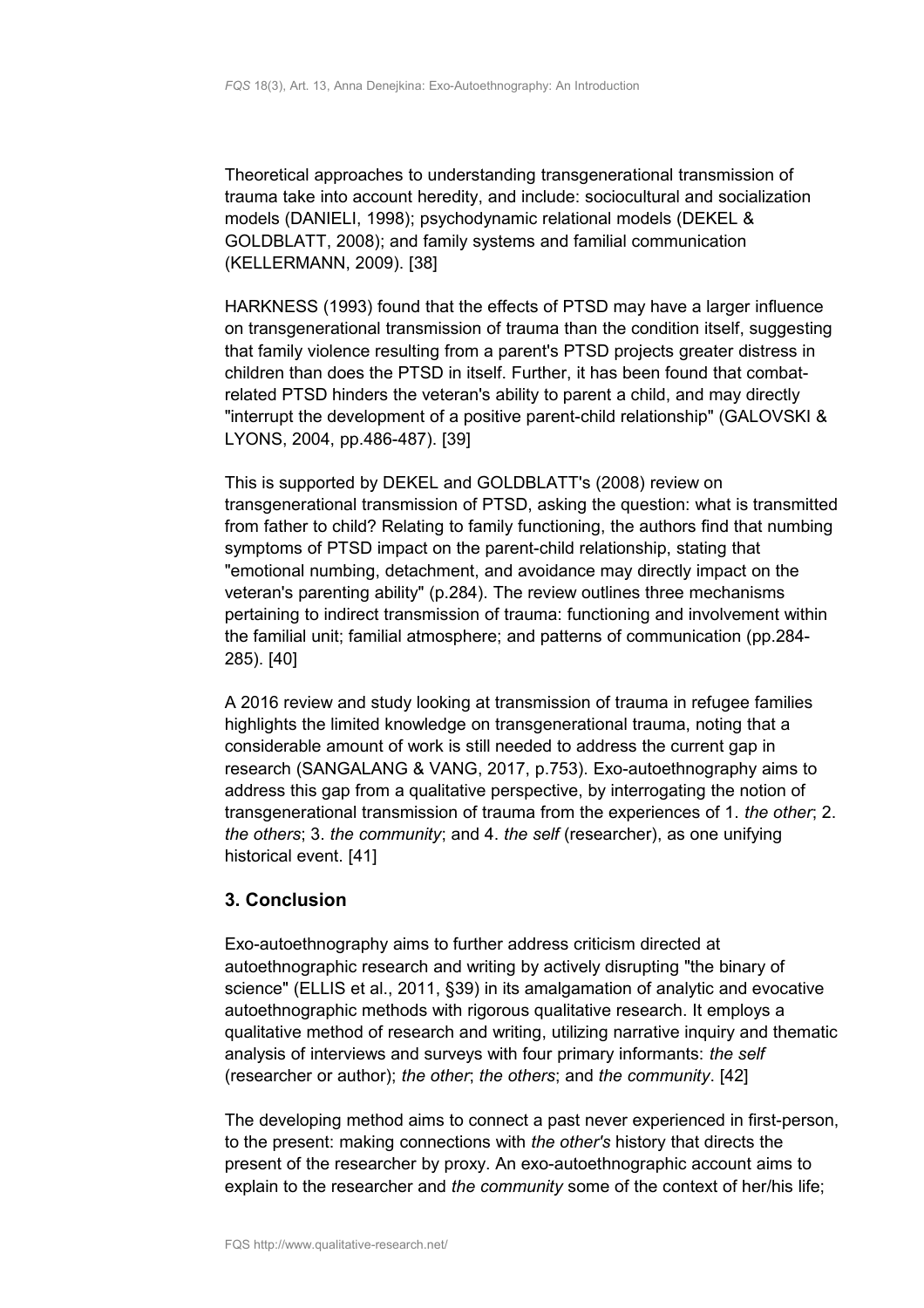the how and why of what she/he has inherited through a familial history; and the impact of these events on the researcher and the researcher's community. [43]

As a developing method, exo-autoethnography aims to add knowledge to the study of transgenerational transmission of trauma. Its aim is to understand and share the personal and cultural experience of children of parent(s) with PTSD, and the impact of trauma transmission on the child. Current and future studies can be utilized to address policy pertaining to effective treatment and support of people with PTSD and trauma in order to break, or interrupt the cycle of trauma transmission. [44]

## <span id="page-10-0"></span>**References**

Adams, Tony E. & Manning, Jimmie (2015). Autoethnography and family research. *Journal of Family Theory & Review*, *7*, 350-366.

Anderson, Leon (2006). Analytic autoethnography. *Journal of Contemporary Ethnography*, *35*(4), 373-395.

Bochner, Arthur P. & [Ellis, Carolyn](http://www.qualitative-research.net/index.php/fqs/about/displayMembership/2) (2016). *Evocative autoethnography: Writing lives and telling stories.* New York: Routledge.

Borovik, Artyom (1990). *The hidden war: A Russian journalist's account of the Soviet War in Afghanistan.* New York: Atlantic Monthly Press.

Danieli, Yael (1998). *International handbook of multigenerational legacies of trauma.* New York: Plenum Press.

Dekel, Rachel & Goldblatt, Hadass (2008). Is there intergenerational transmission of trauma? The case of combat veterans' children. *American Journal of Orthopsychiatry*, *78*(3), 281-289.

Denejkina, Anna (2016). Autoethnography and the journalist: An ethical comparison. In Eugen Bacon, Dominique Hecq & Amelia Walker (Eds.), *Writing the ghost train: Rewriting, remaking, rediscovering papers—The refereed proceedings of the 20th Conference of the Australasian Association of Writing Programs* (Paper 16, pp.1-17). Melbourne: Australasian Association of Writing Programs,<http://www.aawp.org.au/wp-content/uploads/2016/02/Denejkina-1.pdf>[Accessed: August 27, 2017].

Denejkina, Anna (2017). Exo-autoethnography: Writing and research on transgenerational transmission of trauma. In Niloofar Fanaiyan, Rachel Franks & Jessica Seymour (Eds,), *Authorised theft: Writing, scholarship, collaboration—The refereed papers of the 21st Conference of the Australasian Association of Writing Programs, University of Canberra, Australia* (Paper 6, pp.1-10). Canberra: Australasian Association of Writing Programs, [http://www.aawp.org.au/wp](http://www.aawp.org.au/wp-content/uploads/2017/03/Denejkina_AAWP_2016_Exo-autoethnography-WEB.pdf)[content/uploads/2017/03/Denejkina\\_AAWP\\_2016\\_Exo-autoethnography-WEB.pdf](http://www.aawp.org.au/wp-content/uploads/2017/03/Denejkina_AAWP_2016_Exo-autoethnography-WEB.pdf) [Accessed: August 27, 2017].

[Denzin, Norman K.](http://www.qualitative-research.net/index.php/fqs/about/displayMembership/2) (2014). *Interpretive autoethnography*. Los Angeles, CA: Sage.

Ellis, Carolyn (2009). *Revision autoethnographic reflections on life and work*. Walnut Creek, CA: Left Coast Press.

Ellis, Carolyn & Bochner, Arthur P. (2000). Autoethnography, personal narrative, reflexivity: Researcher as subject. In Norman K. Denzin & Yvonna S. Lincoln (Eds.), *Handbook of qualitative research* (2nd ed., pp.733-769). Thousand Oaks, CA: Sage.

Ellis, Carolyn & Rawicki, Jerry (2013). Collaborative witnessing of survival during the Holocaust. *Qualitative Inquiry*, *19*(5), 366-380.

Ellis, Carolyn; Adams, Tony E. & Bochner, Arthur P. (2011). Autoethnography: An overview. *Forum Qualitative Sozialforschung / Forum: Qualitative Social Research*, *12*(1), Art. 10, <http://dx.doi.org/10.17169/fqs-12.1.1589>[Accessed: August 27, 2017].

Franklin, Tamara B.; Russig, Holger; Weiss, Isabelle C.; Graff, Johannes; Linder, Natacha; Michalon, Aubin; Vizi, Sandor & Mansuy, Isabelle M. (2010). Epigenetic transmission of the impact of early stress across generations. *Biological Psychiatry*, *68*(5), 408-415.